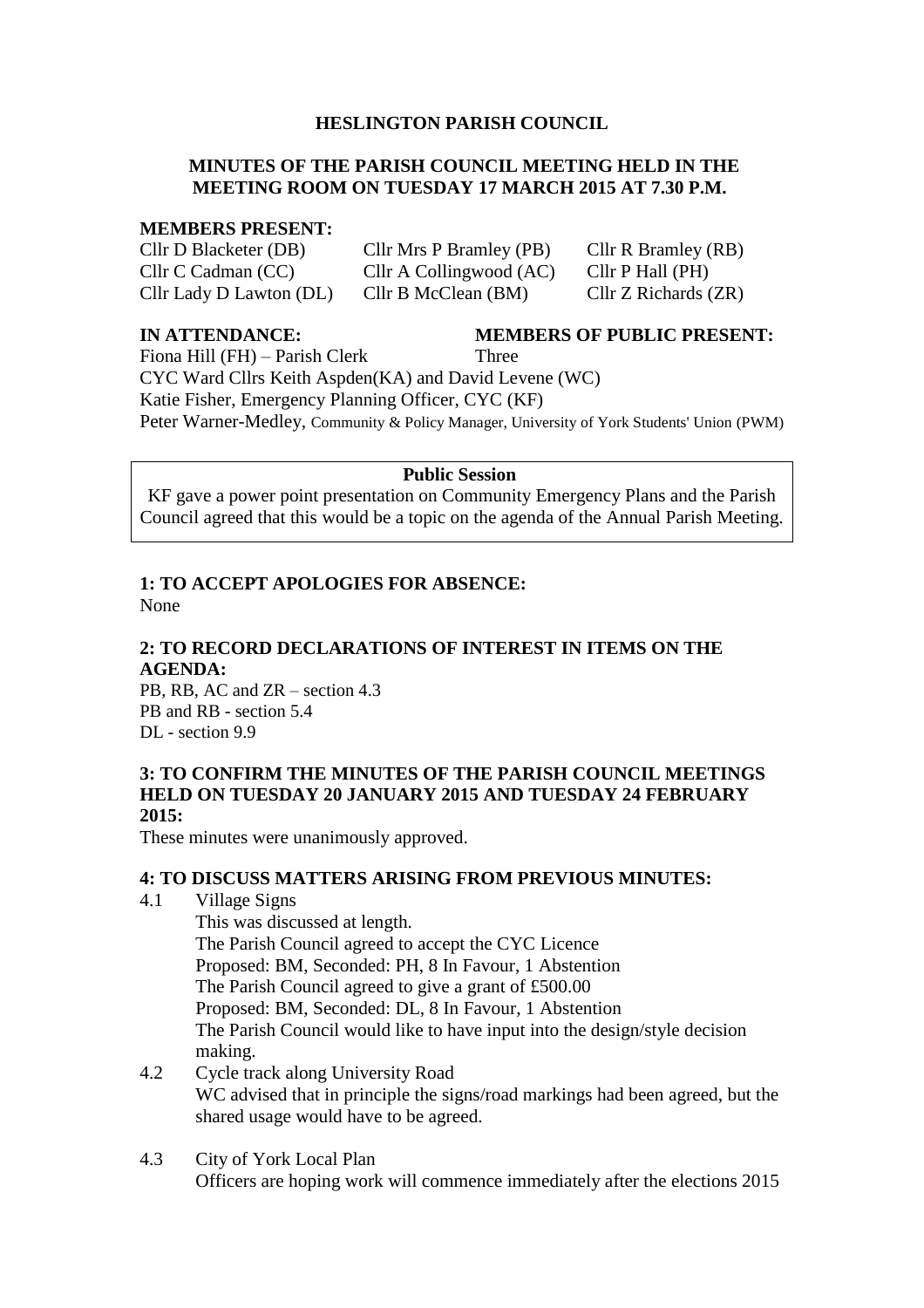- 4.4 Neighbourhood Plan The application has been submitted to CYC.
- 4.5 Article 4 (2) Direction NTR
- 4.6 Boundary Commission Review FH would write thanking Julian Sturdy, saying that although disappointed with result, which had divided the village, they were grateful for this help in this matter.
- 4.7 CYC Community Governance Review Andrew Flecknor would be asked for an update on this matter.
- 4.8 Community Emergency Plan This would be a topic for discussion at the APM.

# **5: TO DISCUSS, IF NECESSARY, LONG-STANDING MATTERS:**

- 5.1 Appearance of village The Parish Council thanked WC for getting dog fouling signs erected in Tally Alley. WC would arrange for an onsite meeting between the PC and CYC to review street clutter.
- 5.2 Severe Weather Issues NTR
- 5.3 Rights of way/SSSI (e.g. Dog Orders) Halifax Estate advised that the dog fouling signs would be erected next week.
- 5.4 SSSI (e.g. Dog Orders) NTR
- 5.5 Highway Matters On receipt of a local petition, WC had requested double yellow lines and a traffic regulation order that could then be enforced. WC had requested a strategic review of Heslington Lane regarding parking at University and the wider area.
- 5.6 Major Events Yorkshire Marathons/Tour de Yorkshire NTR
- 5.7 University of York NTR
- 5.8 HMOs FH would ask CYC to remind estate agents to remove signs
- 5.9 Elvington FH would chase up a response to the send letter
- 5.10 Communication –

Website – a link to the sportsfield website would be added Newsletter – BM had circulated a draft of the latest edition Noticeboard – the work was currently on hold, as a new location would have to be found, due to the owner of the wall where it is currently sited, asking for it to be removed.

## **6: TO RECEIVE ANY MATTERS RAISED BY MEMBERS OF PUBLIC:**

- A Parishioner had emailed about an overgrown hedge and FH had advised her to contact the landowner and CYC

- Parking on the verge outside the residential home was discussed at length. Mr Holden would contact the Home direct and if no progress was made, the PC would then do a personal approach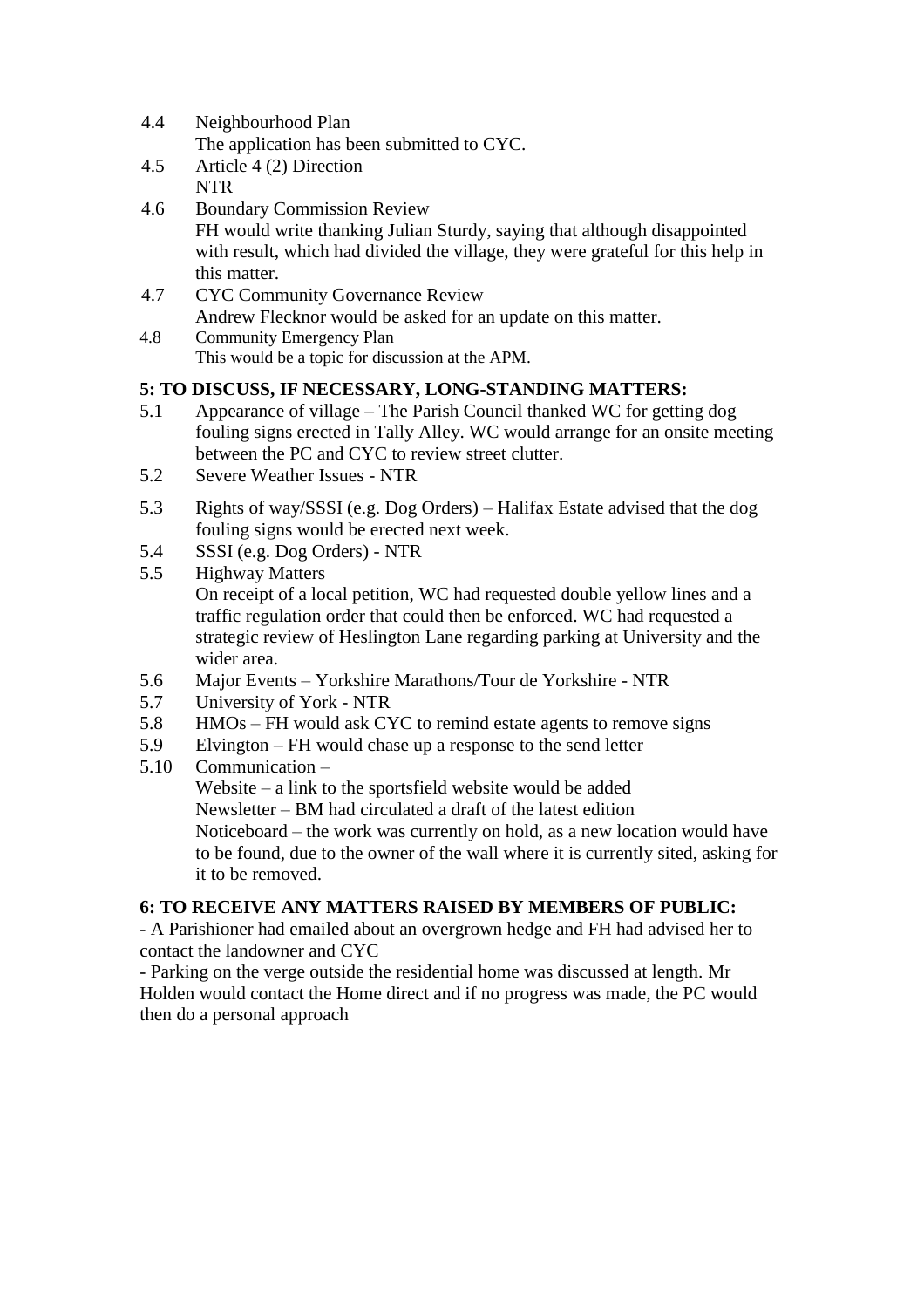#### **7: TO REPORT AND MAKE RELEVANT RECOMMENDATIONS ON NEW PLANNING APPLICATIONS:**

| Letter A: We support the application                         |                                                                                             |
|--------------------------------------------------------------|---------------------------------------------------------------------------------------------|
| Letter B: We have no objections                              |                                                                                             |
|                                                              | Letter C: We do not object but wish to make comments or seek safeguards as set out overleaf |
| Letter D: We object on the planning grounds set out overleaf |                                                                                             |
| 7.1 15/00040/FUL                                             | University of York, Spring Lane                                                             |
| Letter B<br>Unanimous                                        |                                                                                             |
| 7.2 15/00240/FUL                                             | University of York, Chemistry Dept., Innonvation Way                                        |
| Letter B<br>Unanimous                                        |                                                                                             |
| 7.3 15/00365/LBC                                             | More House, Main Street                                                                     |
| Letter C<br>Unanimous                                        |                                                                                             |
| Parish Council would like to see matching bricks used.       |                                                                                             |
| 7.4 15/00400/FUL                                             | Pippin House, Bridge Garth                                                                  |
| Letter B<br>Unanimous                                        |                                                                                             |

## **8: TO RECEIVE PLANNING DECISIONS BY CITY OF YORK COUNCIL:** None

#### **9: TO RECEIVE REPORTS FROM REPRESENTATIVES OF FOLLOWING OUTSIDE BODIES:**

- 9.1 Ward Cllr David Levene NTR, other than as discussed on agenda.
- 9.2 North Yorkshire Police NTR
- 9.3 Heslington East Community Forum NTR
- 9.4 Good Neighbours Forum PB & PH had attended the meeting and gave a
- report, -which is attached to these Minutes
- 9.5 Ouse and Derwent Drainage Board NTR
- 9.6 Sportsfield 9.6.1 Request for grant funding It was agreed to give a grant of £500.00 Proposed: BM, Seconded: ZR, 6 votes in favour, 2 abstentions
- 9.7 York Environment Forum NTR
- 9.8 Alms Houses NTR
- 9.9 The Meeting Room

The second draft was approved by both the Parish Council and the Management Committee. DL took a copy for signature by the Management Committee, which would then be brought back for signature by the Parish Council. The Yorventure Grant had been applied for. The expenditure list would be discussed at the next meeting.

#### **10: TO REPORT ANY NEW CORRESPONDENCE RECEIVED BY THE COUNCIL:**

British Telecom had written about their "Adopt A Kiosk For As Little As A £1" scheme, but this was not applicable as there are no kiosks in Heslington. YLCA White Rose Update had been circulated by email.

#### **11: TO REPORT MATTERS RAISED BY MEMBERS:** None